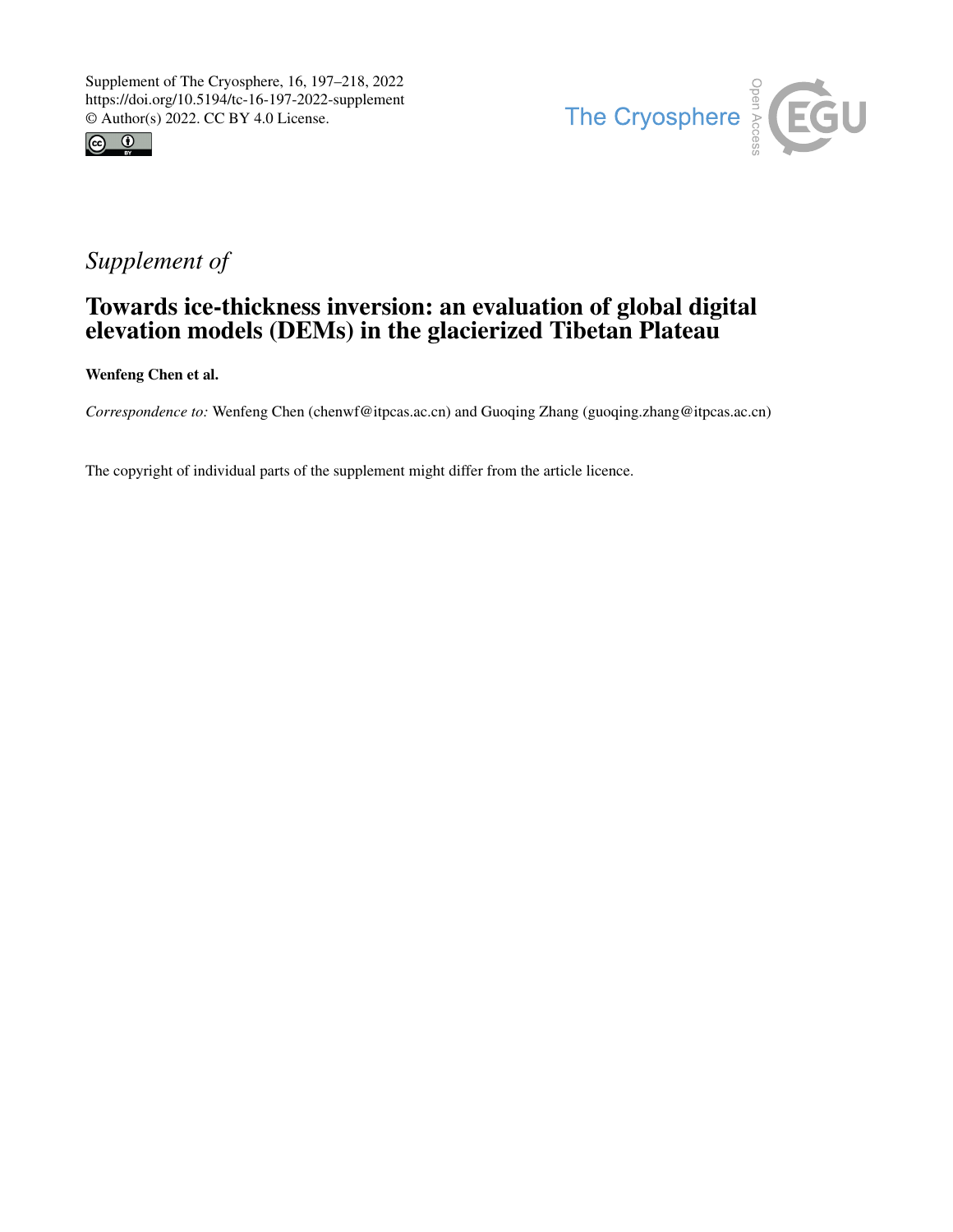|             | $10.100$ (we have the $1.5$ . |        |          |                |          |           |              |
|-------------|-------------------------------|--------|----------|----------------|----------|-----------|--------------|
| Item        | Zone                          | AW3D30 | SRTM-GL1 | <b>NASADEM</b> | TanDEM-X | SRTM v4.1 | <b>MERIT</b> |
| Mean        | 1                             | 8.1    | 10.6     | 9.1            | 3.9      | 9.2       | 10.1         |
| difference  | $\overline{2}$                | 3.0    | 2.5      | 1.5            | 0.3      | 1.7       | 2.9          |
|             | 3                             | $-1.1$ | $-3.7$   | $-4.4$         | $-2.1$   | $-3.2$    | $-2.0$       |
|             | $\overline{4}$                | $-3.6$ | $-7.1$   | $-8.4$         | $-6.0$   | $-6.8$    | $-5.9$       |
| Absolute    | 1                             | 10.8   | 14.9     | 13.6           | 10.1     | 16.2      | 15.8         |
| Mean        | $\overline{2}$                | 7.6    | 9.0      | 8.5            | 7.9      | 10.5      | 10.1         |
| difference  | 3                             | 7.3    | 8.3      | 7.9            | 9.4      | 10.9      | 9.8          |
|             | $\overline{4}$                | 8.5    | 10.4     | 10.3           | 13.8     | 15.4      | 13.6         |
| Standard    | 1                             | 12.3   | 16.2     | 15.6           | 15.1     | 20.2      | 18.7         |
| Deviation   | $\overline{2}$                | 10.0   | 11.7     | 11.1           | 13.3     | 14.5      | 13.5         |
|             | 3                             | 9.6    | 9.9      | 8.8            | 16.3     | 15.4      | 13.5         |
|             | $\overline{4}$                | 10.9   | 11.6     | 9.6            | 22.6     | 21.8      | 17.7         |
| <b>RMSE</b> | $\mathbf{1}$                  | 14.7   | 19.4     | 18.1           | 15.5     | 22.2      | 21.2         |
|             | $\overline{2}$                | 10.5   | 12.0     | 11.2           | 13.4     | 14.6      | 13.8         |
|             | 3                             | 9.7    | 10.6     | 9.8            | 16.4     | 15.7      | 13.7         |
|             | 4                             | 11.4   | 13.6     | 12.8           | 23.4     | 22.9      | 18.7         |

**Table S1.** Statistics of elevation difference (m) between six DEMs and ICESat-2 over four glacierized subzones (defined in Fig. 7e).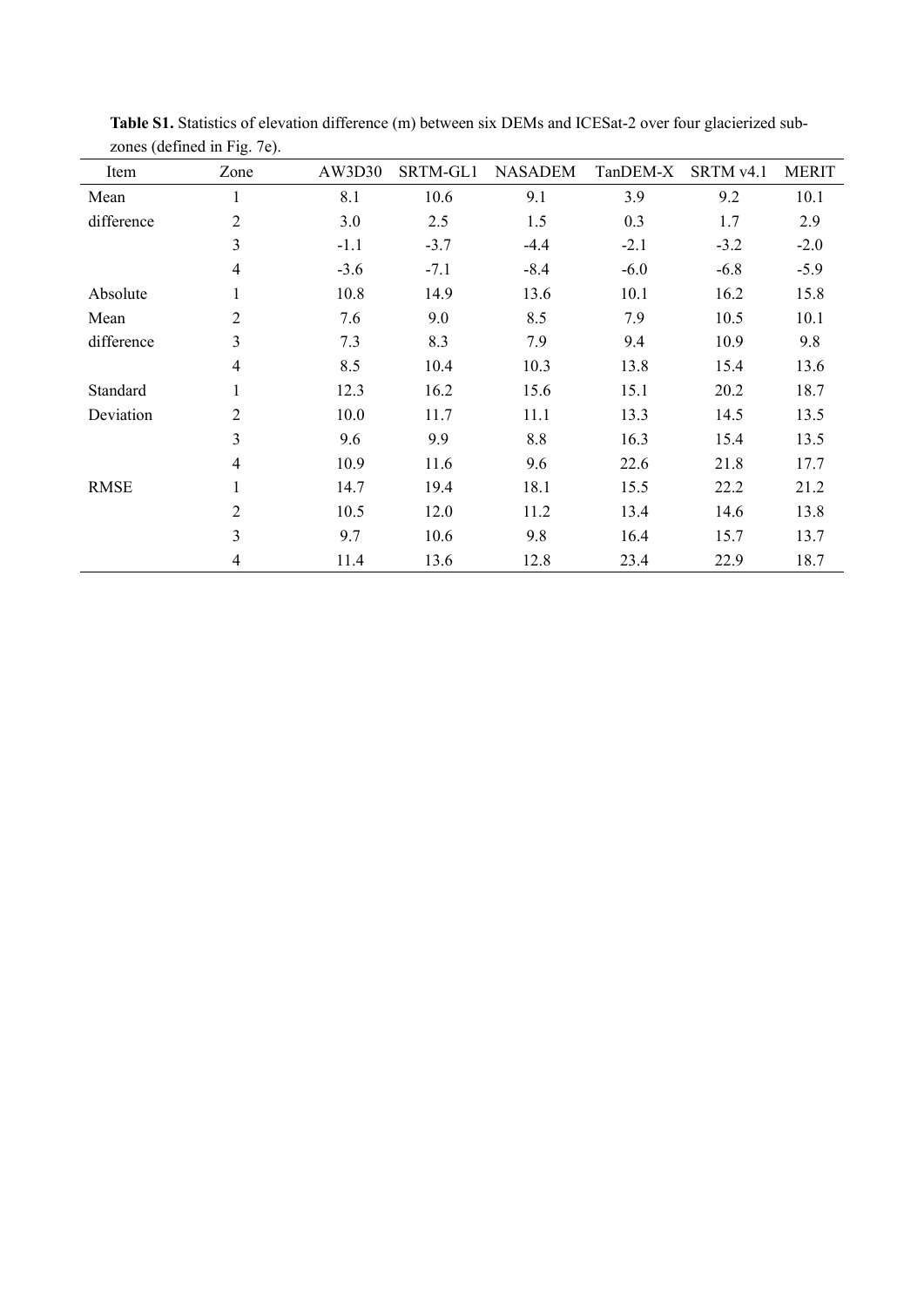|                          | AW3D30    |          |               |            |       |                        | SRTMGL1   |               |            |            |  |
|--------------------------|-----------|----------|---------------|------------|-------|------------------------|-----------|---------------|------------|------------|--|
| Exp.<br>No.              | GlabTop2  | $\rm HF$ | <b>ITIBOV</b> | $\rm OGGM$ | MAE   | GlabTop2               | $\rm{HF}$ | <b>ITIBOV</b> | $\rm OGGM$ | <b>MAE</b> |  |
| $\mathbf{1}$             | $0.00\,$  | 0.41     | 0.50          | 0.09       | 46.71 | 0.00                   | 0.17      | 0.16          | 0.67       | 54.68      |  |
| $\overline{c}$           | $0.00\,$  | 0.31     | 0.39          | 0.30       | 42.83 | 0.00                   | 0.24      | 0.15          | 0.61       | 50.41      |  |
| 3                        | 0.00      | 0.54     | 0.30          | 0.16       | 45.26 | 0.00                   | 0.01      | 0.32          | 0.67       | 50.51      |  |
| $\overline{4}$           | $0.00\,$  | 0.34     | 0.47          | 0.19       | 42.64 | 0.00                   | $0.07\,$  | 0.27          | 0.66       | 53.47      |  |
| 5                        | 0.00      | 0.46     | 0.28          | 0.26       | 40.79 | 0.00                   | 0.25      | 0.16          | 0.59       | 53.46      |  |
| 6                        | 0.00      | 0.43     | 0.29          | 0.28       | 41.26 | 0.00                   | 0.11      | 0.21          | 0.68       | 54.94      |  |
| 7                        | $0.00\,$  | 0.47     | 0.29          | 0.24       | 44.28 | 0.00                   | 0.25      | 0.16          | 0.59       | 58.75      |  |
| 8                        | 0.00      | 0.47     | 0.29          | 0.24       | 47.99 | 0.00                   | 0.12      | 0.29          | 0.59       | 56.47      |  |
| 9                        | $0.00\,$  | 0.44     | 0.26          | 0.30       | 47.02 | 0.00                   | 0.26      | 0.13          | 0.61       | 48.95      |  |
| 10                       | $0.00\,$  | 0.41     | 0.50          | 0.09       | 42.04 | 0.00                   | 0.01      | 0.41          | 0.58       | 53.13      |  |
| Weight                   | 0.00      | 0.43     | 0.36          | 0.22       | 44.08 | 0.00<br>$\blacksquare$ | 0.15      | 0.23          | 0.63       | 53.48      |  |
| <b>NASADEM</b>           |           |          |               |            |       |                        | TanDEM    |               |            |            |  |
| Exp.<br>No.              | GlabTop2  | HF       | <b>ITIBOV</b> | OGGM       | MAE   | GlabTop2               | HF        | <b>ITIBOV</b> | OGGM       | <b>MAE</b> |  |
| $\mathbf{1}$             | $0.00\,$  | 0.76     | 0.01          | 0.23       | 38.37 | 0.00                   | 0.65      | 0.31          | 0.04       | 37.29      |  |
| 2                        | $0.00\,$  | 0.67     | 0.01          | 0.32       | 34.52 | 0.00                   | 0.67      | 0.32          | 0.01       | 33.03      |  |
| 3                        | 0.00      | 0.76     | 0.04          | 0.20       | 39.67 | 0.00                   | 0.68      | 0.31          | 0.01       | 32.53      |  |
| $\overline{\mathcal{A}}$ | $0.00\,$  | 0.85     | $0.01\,$      | 0.14       | 32.63 | 0.00                   | 0.66      | 0.33          | 0.01       | 41.37      |  |
| 5                        | $0.00\,$  | 0.86     | 0.01          | 0.13       | 37.80 | 0.00                   | 0.66      | 0.31          | 0.03       | 35.95      |  |
| 6                        | $0.00\,$  | 0.47     | $0.01\,$      | 0.52       | 43.81 | 0.00                   | 0.53      | 0.35          | 0.12       | 40.24      |  |
| 7                        | $0.00\,$  | 0.71     | 0.07          | 0.22       | 37.59 | 0.00                   | 0.66      | 0.33          | 0.01       | 39.03      |  |
| 8                        | 0.00      | 0.73     | 0.01          | 0.26       | 31.54 | 0.00                   | 0.68      | 0.31          | 0.01       | 41.47      |  |
| 9                        | $0.00\,$  | 0.77     | 0.03          | 0.20       | 34.51 | 0.00                   | 0.64      | 0.32          | 0.04       | 42.39      |  |
| 10                       | $0.00\,$  | 0.85     | 0.01          | 0.14       | 36.11 | 0.00                   | 0.64      | 0.35          | 0.01       | 41.11      |  |
| Weight                   | $0.00\,$  | 0.74     | 0.02          | 0.24       | 36.66 | 0.00                   | 0.65      | 0.32          | 0.03       | 38.44      |  |
|                          | SRTM v4.1 |          |               |            |       |                        |           | <b>MERIT</b>  |            |            |  |
| Exp.<br>No.              | GlabTop2  | HF       | <b>ITIBOV</b> | OGGM MAE   |       | GlabTop2               | HF        | <b>ITIBOV</b> | OGGM       | <b>MAE</b> |  |
| $\mathbf{1}$             | $0.00\,$  | 0.20     | 0.10          | 0.70       | 53.66 | 0.00                   | 0.01      | 0.15          | 0.84       | 47.32      |  |
| $\overline{c}$           | $0.00\,$  | 0.28     | 0.11          | 0.61       | 51.83 | 0.07                   | $0.00\,$  | 0.01          | 0.92       | 51.17      |  |
| 3                        | 0.00      | 0.19     | 0.10          | 0.71       | 48.95 | 0.00                   | 0.03      | 0.06          | 0.91       | 45.13      |  |
| $\overline{\mathcal{A}}$ | 0.00      | 0.25     | 0.11          | 0.64       | 53.77 | 0.00                   | 0.02      | 0.01          | 0.97       | 52.50      |  |
| 5                        | 0.00      | 0.28     | 0.11          | 0.61       | 52.71 | 0.13                   | 0.02      | 0.00          | 0.85       | 49.88      |  |
| 6                        | $0.00\,$  | 0.22     | 0.20          | 0.58       | 58.19 | 0.15                   | 0.05      | $0.00\,$      | 0.80       | 48.80      |  |
| 7                        | 0.00      | 0.21     | 0.15          | 0.64       | 51.56 | 0.00                   | 0.33      | 0.04          | 0.63       | 49.50      |  |
| 8                        | 0.00      | 0.19     | 0.10          | 0.71       | 49.35 | 0.00                   | 0.11      | 0.22          | 0.67       | 44.28      |  |
| 9                        | $0.00\,$  | 0.20     | 0.13          | 0.67       | 48.62 | 0.00                   | 0.01      | 0.16          | 0.83       | 53.20      |  |
| 10                       | 0.00      | 0.25     | 0.11          | 0.64       | 48.12 | 0.01                   | $0.00\,$  | 0.05          | 0.94       | 52.27      |  |
| Weight                   | 0.00      | 0.23     | 0.12          | 0.65       | 51.68 | 0.04                   | 0.06      | 0.07          | 0.84       | 49.41      |  |

**Table S2.** Weights of different models required to achieve minimum mean absolute error in ten experiments.